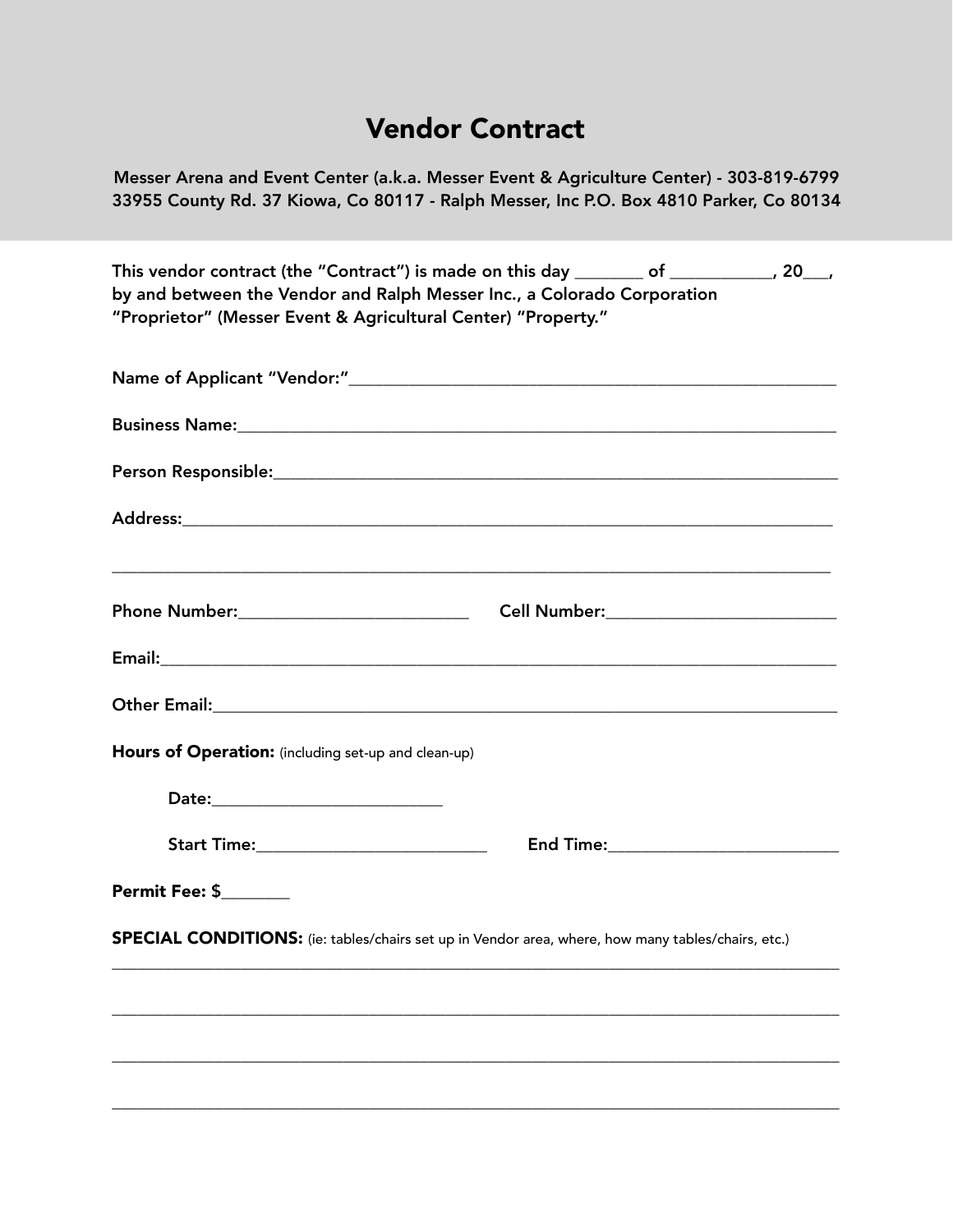Use attachment if necessary if need to draw out placements of tables/chairs etc.

# Terms & Conditions

\_\_\_\_\_\_\_\_\_\_\_\_\_\_\_\_\_\_\_\_\_\_\_\_\_\_\_\_\_\_\_\_\_\_\_\_\_\_\_\_\_\_\_\_\_\_\_\_\_\_\_\_\_\_\_\_\_\_\_\_\_\_\_\_\_\_\_\_\_\_\_\_\_\_\_\_\_\_\_\_\_\_\_\_\_

#### VENDOR DUTIES AND RESPONSIBILITIES:

- Pay the fee disclosed above for the right to be a Vendor on the Property.
- Provide quality food, products, and/or services and staffed by clean, professional and courteous personnel.
- Provide product or service liability insurance for sale or distribution of any products, and/or services (i.e. food, products, and/or a service etc.) on the Property. The Vendor shall provide a certificate of insurance which provides for general liability coverage and for \$1,000,000 products liability Insurance and name the Proprietor as an additional insured.
- Follow all rules set forth in any guidelines for temporary events, food preparation and servicing promulgated by the State of Colorado, and/or Elbert County and the Vendor shall be solely responsible for meeting all requirements.
- Be licensed through the State of Colorado and Elbert County. The Vendor shall provide its license to the Proprietor as proof for the State and local inspectors.
- Comply with all health and fire permits, where applicable, at its own expense.
- Be responsible for keeping food, product and/or service area attractive before, during and after the event.
- Be responsible for collecting and reporting all Colorado and local sales tax. Insure that grease and abrasives from any Vendor equipment will not be disposed of on the Property.
- Insure it has prices, including sales tax, posted which will be visible to the public in signage that is professional in appearance and size.
- The Vendor and its employees shall use every measure to protect the Property from damage. The Vendor shall be responsible for damage caused by it to the Proprietor's property, buildings, grounds, and any of the property of the guests to the event.
- Remove all trash in immediate food, product and/or service area during set-up and clean-up. Trash receptacles in food area cannot be used by the Vendor for discarding food, grease or other waste materials. No trash is allowed to be left in food area after clean-up.
- Clean-up and removal of food truck and/or product and/or service Vendor equipment shall be completed immediately after event.
- Plastic gloves shall be worn by all persons handling food. No contact with money shall be allowed by persons handling food.
- Failure to meet requirements may lead to removal of the Vendor from the Property and no refunds will be provided.
- All appropriate fire extinguisher equipment must be available on site the entire time period of event.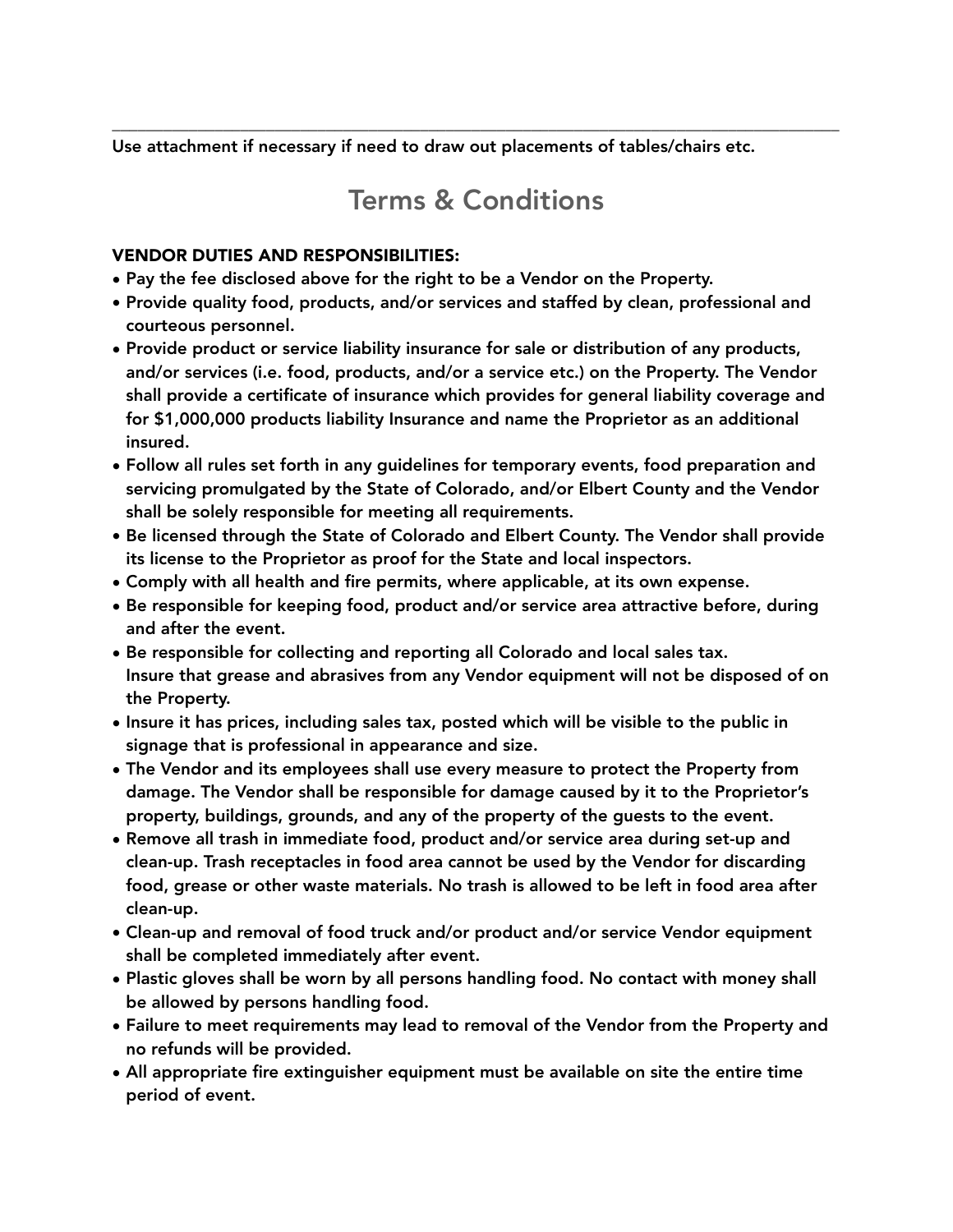- Payment is due upon signing of this agreement and should be payable to the Proprietor. All fees are non-refundable.
- •

### ELECTRICITY GUIDELINES:

- Electricity is limited to one 110/20 outlet. A limited number of 110/30 of outlets are available upon request. Vendors requiring 30 amps must bring a 30 amp RV adaptor to the event. Failure to bring an
- adaptor will cause you to be without electric service and be unable to participate in the event. 220 volt outlets are not available and cannot be split off to two 110 outlets.
- You will be allotted 150kWh of electricity. If pulling more electricity than allowed, you will be instructed to minimize your food service to the point at which you meet the electrical load allowed. If the problem cannot be addressed before the scheduled set-up completion time, you will not be permitted to remain on the property. Removing or tampering with any electricity monitors will result in the removal of the Vender from the Property. No refunds will be provided.
- The Vendor shall provide its own electrical cords and must ensure that these chords are adequately rated (12 gauge for 20 amp outlet/10 gauge for 30 amp outlet) and UL approved for outdoor use. Frayed, spliced or damaged cords will not be allowed. Vendor shall be responsible for either taping or matting electrical cords. All such matting and/or taping is subject to inspection and approval by Elbert County and/or the State of Colorado who may require changes as necessary to meet safety standards.
- Generators are highly discouraged at the Event Center. Exceptions will be reviewed by the Proprietor and only approved to the extent that power needs cannot otherwise be met and/or the Proprietor determines that the advantages of allowing the generator power outweigh the disadvantages related to the use of the generator in terms of enhancing the event.

CHECK-IN, SET-UP AND CLEAN-UP: The Vendor shall check in at the offices of the Proprietor upon arrival. The Vendor shall limit itself to one vehicle within the Property, unload the equipment/product, and remove the vehicle prior to set-up.

ADDITIONAL GUIDELINES : Professional behavior and dress is required and will be determined at the sole discretion of the Event Center. Small radios are allowed. Amplification equipment is NOT permitted. The Vendor, its employees, agents and guests are PROHIBITED from smoking on the property. The Vendor is prohibited from having animals within the confines of the event, except for legitimate service animals as authorized by the State of Colorado and ADA standards.

CANCELLATION: I f event is held then refunds will not be granted for vendors who choose not to participate in the event regardless of weather. Additionally, no refunds will be given due to in-climate weather, however, Vendor fees will be applied to the rescheduled date of the event.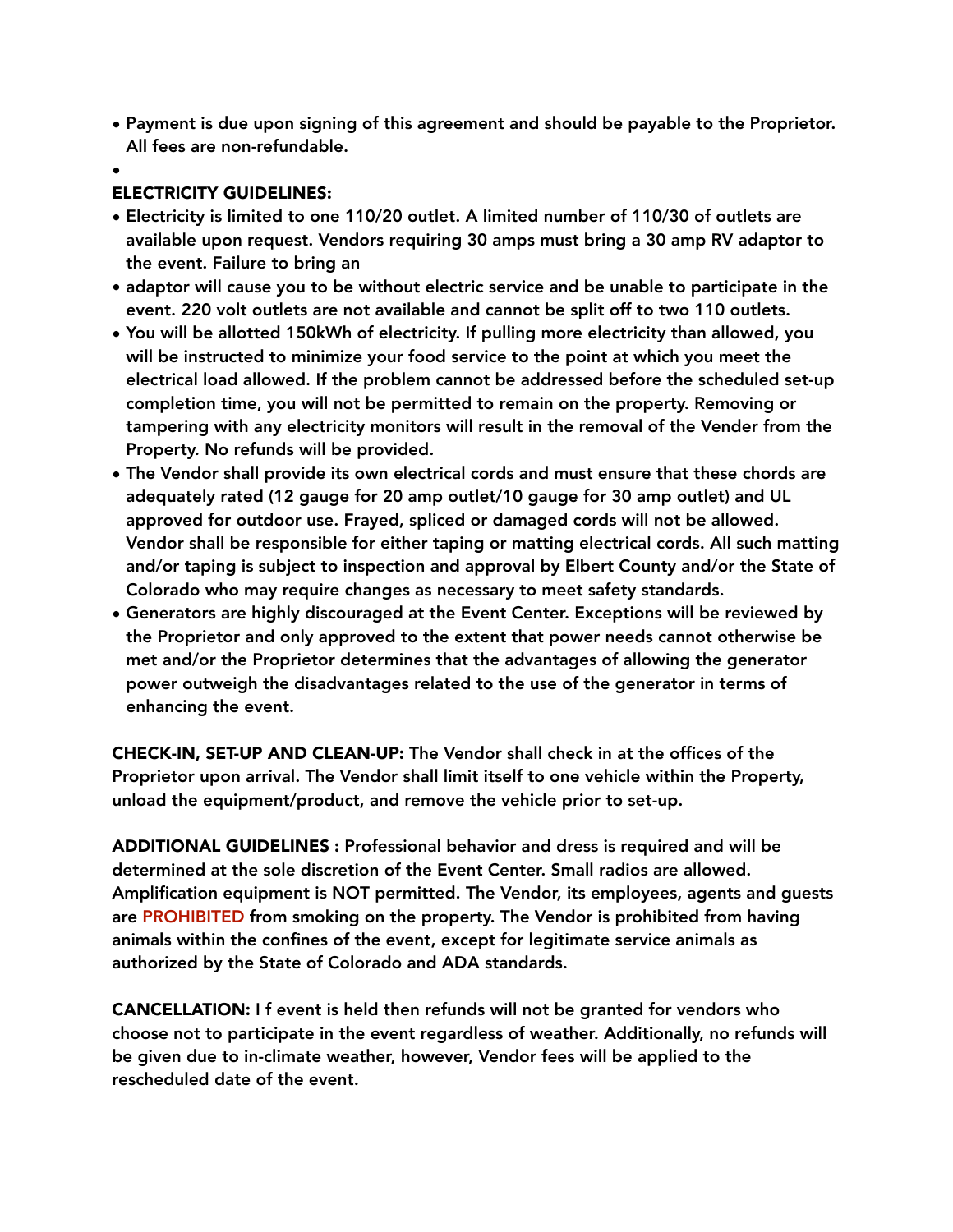RELEASE AND INDEMNIFICATION: Vendor, on behalf of itself, its successors, representatives and assigns, hereby releases and shall fully protect, defend, indemnify and hold Messer Event & Agricultural Center and all its entities, their respective affiliates, officers, directors, members, employees, agents, vendors, concessionaires, representatives, successors and assigns, harmless from and against any and all claims, demands actions and cost (including litigation expenses, attorney fees, and court costs) of any kind that occurs or may hereafter accrue, directly or indirectly, arising out of or relating in any way to Vendor's participation at Messer Event & Agricultural Center, including, without limitation, any personal injury, death or property damage to the Vendor, Vendor's employees, agents, participants, invitees, contractors and spectators of the event.

#### THE UNDERSIGNED CERTIFIES THAT IT READ ALL THE PROVISIONS OF THIS AGREEMENT AND AGREES TO ABIDE BY THEM.

THE VENDOR FURTHER CERTIFIES THAT THE INFORMATION ON THE VENDOR CONTRACT IS A CORRECT DEPICTION OF THE SERVICES AND PRODUCTS TO BE PROVIDED BY THE VENDOR AT THE EVENT. THE VENDOR UNDERSTANDS THAT FAILURE TO FOLLOW VENDOR PERMIT TERMS AS DESCRIBED AND STIPULATED HEREIN WILL RESULT IN INELIGIBILITY FOR THIS AND FUTURE EVENTS. IN THE EVENT THE PROPRIETOR SHALL BE REQUIRED TO ENFORCE THIS AGREEMENT, THE VENDOR SHALL BE RESPONSIBLE FOR THE PROPRIETOR'S REASONABLE ATTORNEY'S FEES AND COURT COSTS. THE VENDOR FURTHER AGREES TO ABIDE BY ALL TERMS OF THE VENDOR CONTRACT FOR THIS EVENT AND TO HOLD HARMLESS AND INDEMNIFY THE PROPRIETOR AGAINST ANY CLAIMS ARISING BY VIRTUE OF ITS OCCUPANCY OF VENDOR SPACE PARTICIPATION AND USE OF THE PROPERTY.

| Signature of Proprietor: | Date: |
|--------------------------|-------|
| Signature of Vendor:     | Date: |

ENTIRE AGREEMENT: This Contract contains the entire understanding between the parties hereto and no modification, amendment, innovation or other alteration to this Contract shall be valid or of any force or effect unless mutually agreed to in writing by the parties.

I accept terms & conditions

I want to subscribe to the newsletter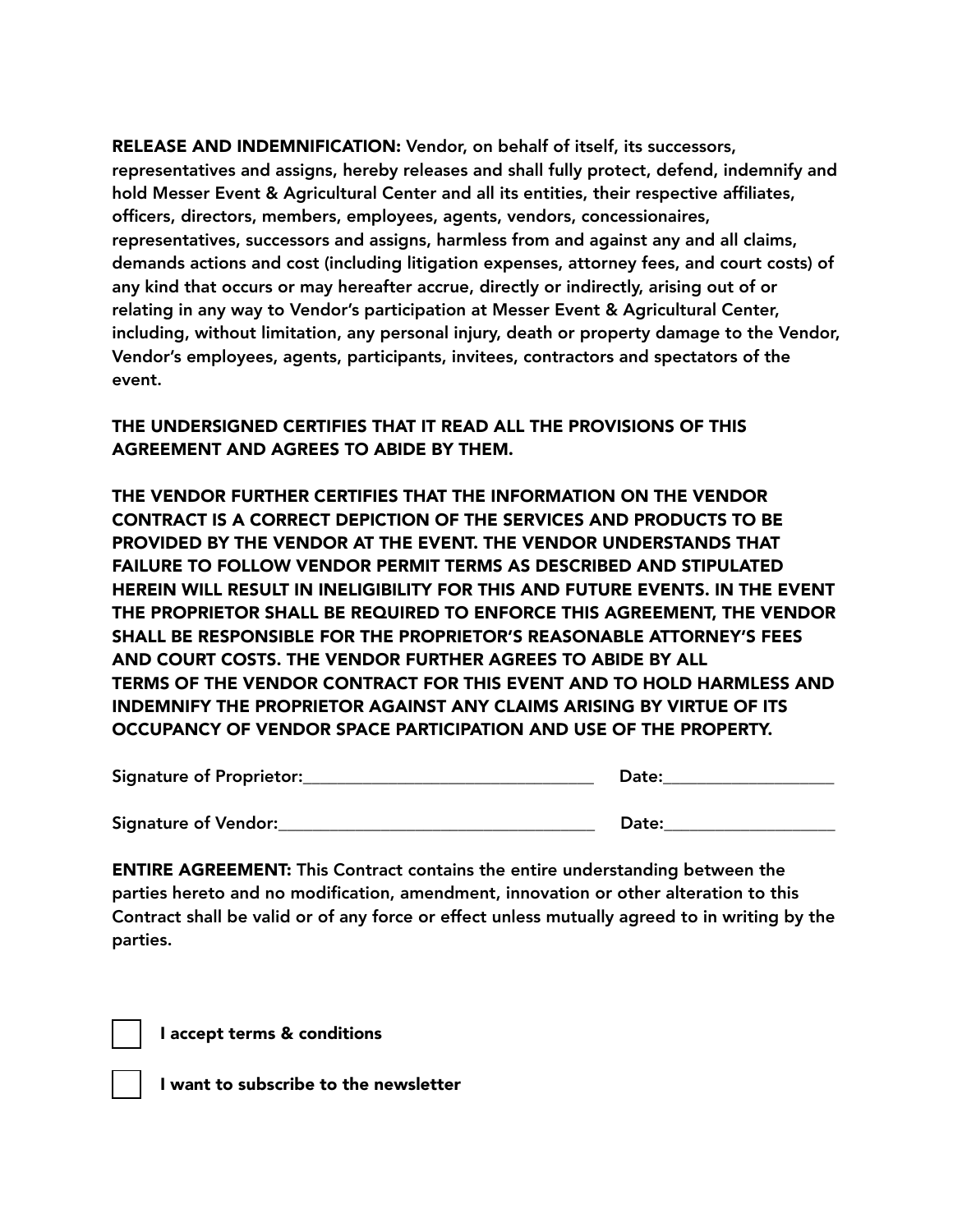|                         | If paying by check: Checks shall be made out to Messer Event & Agriculture Center and       |
|-------------------------|---------------------------------------------------------------------------------------------|
|                         | shall be paid prior to the event. Checks can be mailed to Ralph Messer, Inc. P. O. Box 4810 |
| <b>Parker, CO 80134</b> |                                                                                             |

Payment:

| Date Paid: |  |
|------------|--|
|------------|--|

| Check: <b>Check</b> |  |
|---------------------|--|
|                     |  |

Money Order or Cashier's Check: #\_\_\_\_\_\_\_\_\_\_\_\_\_\_\_\_\_\_\_\_

Credit Card must be on file before event.

| <b>DATE</b>                                                                 |  |
|-----------------------------------------------------------------------------|--|
| NAME AS IT APPEARS ON THE CARD                                              |  |
| <b>CREDIT CARD NUMBER</b><br>(VISA, MASTERCARD, DISCOVER, AMERICAN EXPRESS) |  |
| <b>EXPIRATION DATE</b>                                                      |  |
| <b>SECURITY CODE</b>                                                        |  |
| <b>BILLING ADDRESS</b>                                                      |  |
| <b>BILLING CITY, STATE &amp; ZIP CODE</b>                                   |  |